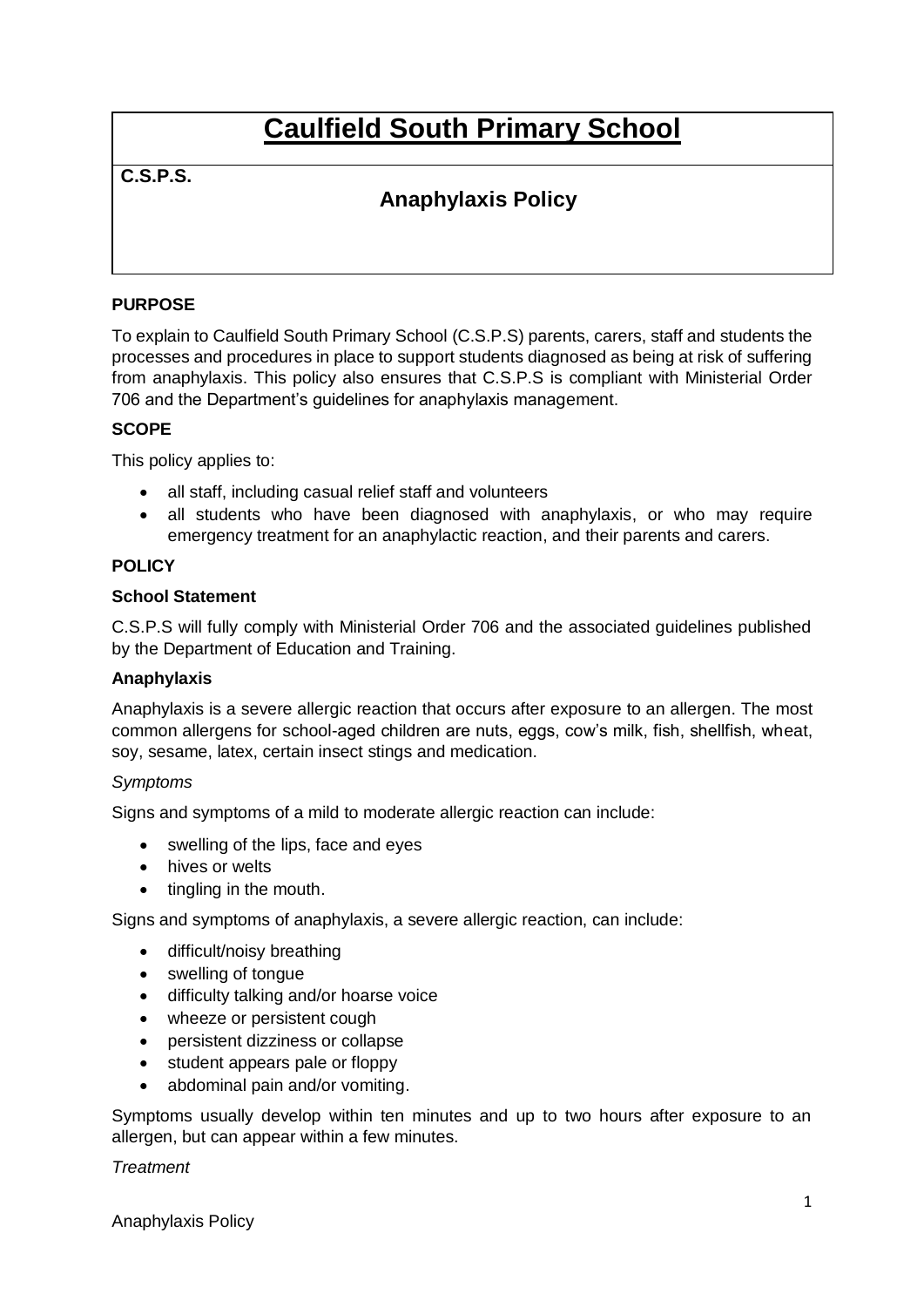Adrenaline given as an injection into the muscle of the outer mid-thigh is the first aid treatment for anaphylaxis.

Individuals diagnosed as being at risk of anaphylaxis are prescribed an adrenaline autoinjector for use in an emergency. These adrenaline autoinjectors are designed so that anyone can use them in an emergency.

#### **Individual Anaphylaxis Management Plans**

All students at C.S.P.S who are diagnosed by a medical practitioner as being at risk of suffering from an anaphylactic reaction must have an Individual Anaphylaxis Management Plan. When notified of an anaphylaxis diagnosis, the Principal of C.S.P.S is responsible for developing a plan in consultation with the student's parents/carers.

Where necessary, an Individual Anaphylaxis Management Plan will be in place as soon as practicable after a student enrols at C.S.P.S and where possible, before the student's first day.

Parents and carers must:

- obtain an ASCIA Action Plan for Anaphylaxis from the student's medical practitioner and provide a copy to the school as soon as practicable
- immediately inform the school in writing if there is a relevant change in the student's medical condition and obtain an updated ASCIA Action Plan for Anaphylaxis
- provide an up-to-date photo of the student for the ASCIA Action Plan for Anaphylaxis when that Plan is provided to the school and each time it is reviewed
- provide the school with a current adrenaline autoinjector for the student that has not expired;
- participate in annual reviews of the student's Plan.

Each student's Individual Anaphylaxis Management Plan must include:

- information about the student's medical condition that relates to allergies and the potential for anaphylactic reaction, including the type of allergies the student has
- information about the signs or symptoms the student might exhibit in the event of an allergic reaction based on a written diagnosis from a medical practitioner
- strategies to minimise the risk of exposure to known allergens while the student is under the care or supervision of school staff, including in the school yard, at camps and excursions, or at special events conducted, organised or attended by the school
- the name of the person(s) responsible for implementing the risk minimisation strategies, which have been identified in the Plan
- information about where the student's medication will be stored
- the student's emergency contact details
- an up-to-date ASCIA Action Plan for Anaphylaxis completed by the student's medical practitioner.

#### *Review and updates to Individual Anaphylaxis Management Plans*

A student's Individual Anaphylaxis Management Plan will be reviewed and updated on an annual basis in consultation with the student's parents/carers. The plan will also be reviewed and, where necessary, updated in the following circumstances:

- as soon as practicable after the student has an anaphylactic reaction at school
- if the student's medical condition, insofar as it relates to allergy and the potential for anaphylactic reaction, changes
- when the student is participating in an off-site activity, including camps and excursions, or at special events including fetes and concerts.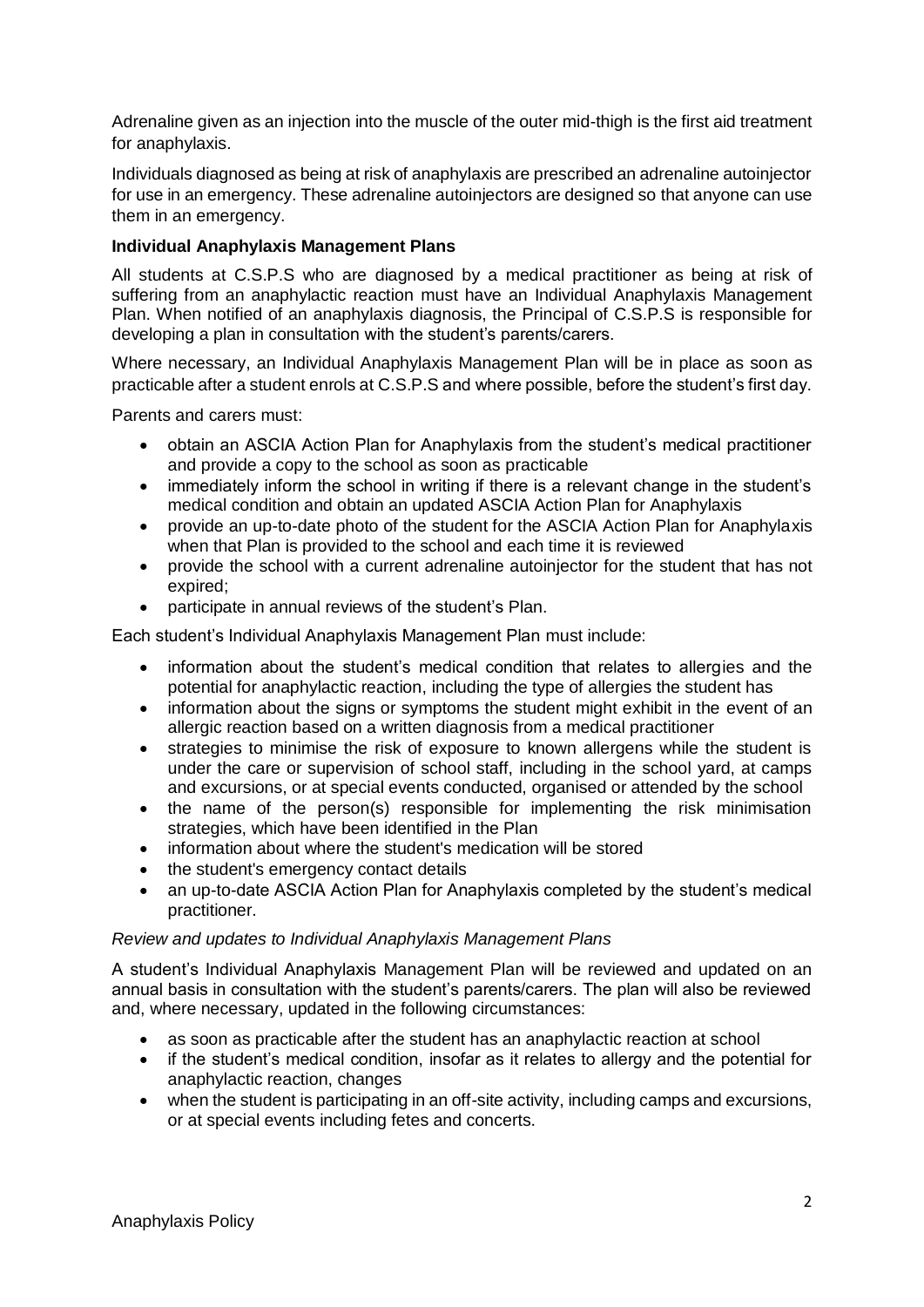Our school may also consider updating a student's Individual Anaphylaxis Management Plan if there is an identified and significant increase in the student's potential risk of exposure to allergens at school.

#### **Location of plans and adrenaline autoinjectors**

The *ASCIA* Action plans are displayed with permission from parents in the sickbay, classroom and staffroom and as per ministerial order 706. They are also stored with the student's Epipen in the resource room and are kept in the student's file in the classroom.

The student's individual anaphylaxis management plans are stored with the student's Epipen in the Resource room and in the student file in the classroom. Adrenaline autoinjectors are labelled with the student's name. They are also electronically stored in the C.S.P.S Sentral database.

When away from school on an off-site excursion the teacher in charge of the student carries the autoinjector.

Adrenaline autoinjectors for general use are available at the resource room and are labelled "general use".

#### **Risk Minimisation Strategies**

Risk minimisation strategies have been put in place to reduce the possibility of a student suffering from an anaphylactic reaction at school and during school activities (including class rotations, specialist and elective classes) and school run events (i.e. camps and excursions) or at special events conducted, organised or attended by the school (eg. class parties, work experience, cultural days, fetes, concerts, events at other schools, competitions or incursions).

To reduce the risk of a student suffering from an anaphylactic reaction at C.S.P.S., we have put in place strategies:

See Appendix 1 –Individual Anaphylaxis Management Plan with Risk & Strategies Assessment

Appendix 2- C.S.P.S Anaphylaxis Communication Plan- School Procedures

- staff and students are regularly reminded to wash their hands after eating;
- students are discouraged from sharing food
- garbage bins at school are to remain covered with lids to reduce the risk of attracting insects
- students are encouraged to wear gloves when picking up papers or rubbish in the playground;
- year groups are informed of allergens that must be avoided in advance of class parties, events or birthdays
- general use adrenaline auto injectors are stored in the resource room, Excursion first aid kits, camp first aid bags and the evacuation first aid kit(s) housed in the first aid room.
- Planning for off-site activities will include risk minimisation strategies for students at risk of anaphylaxis including supervision requirements, appropriate number of trained staff, emergency response procedures and other risk controls appropriate to the activity and students attending.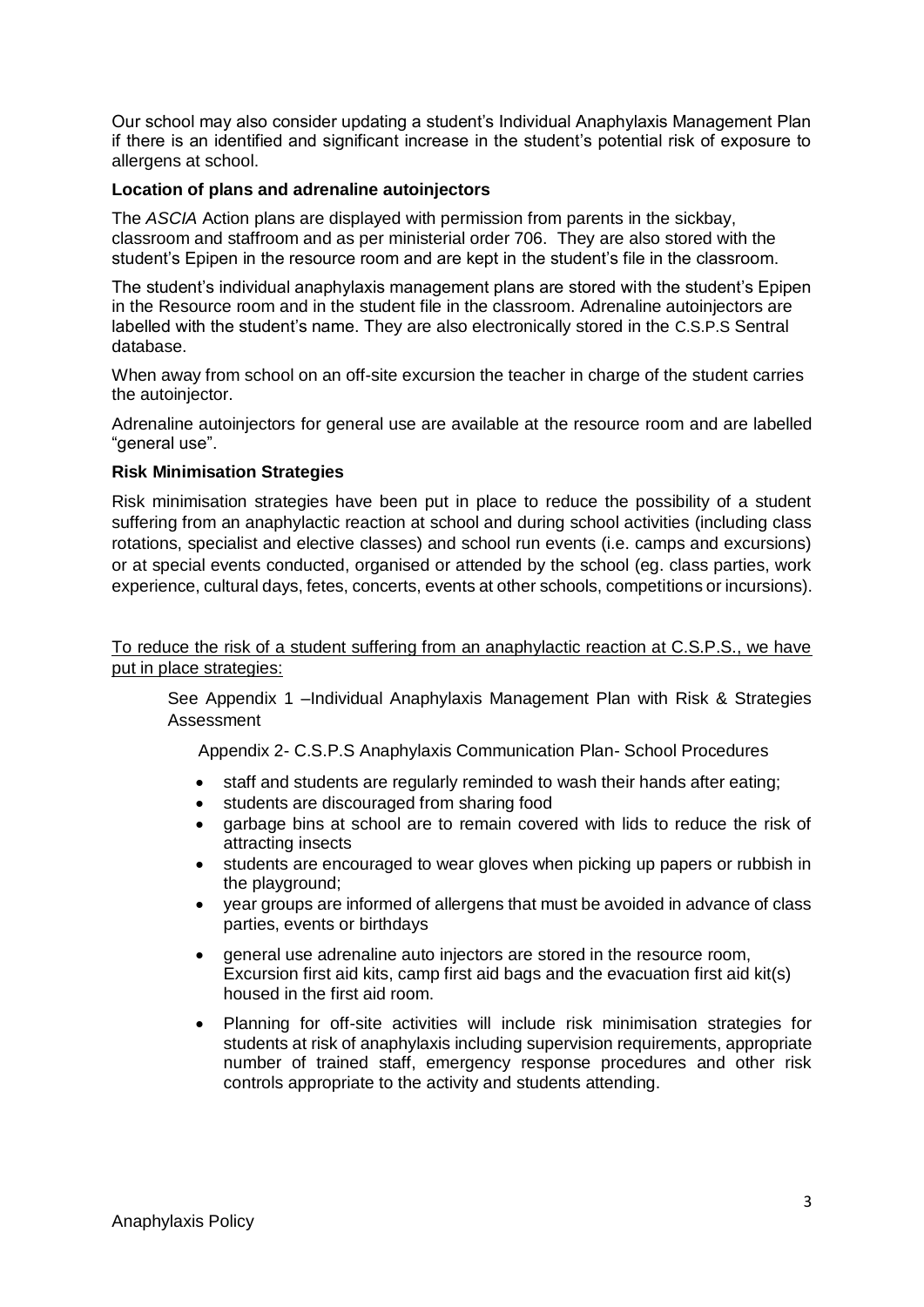#### **Adrenaline autoinjectors for general use**

C.S.P.S will maintain a supply of adrenaline autoinjectors for general use, as a back-up to those provided by parents and carers for specific students, and also for students who may suffer from a first time reaction at school.

Adrenaline autoinjectors for general use will be stored in the Resource Room and labelled "general use".

The Principal is responsible for arranging the purchase of adrenaline autoinjectors for general use, and will consider:

- the number of students enrolled at C.S.P.S at risk of anaphylaxis
- the accessibility of adrenaline autoinjectors supplied by parents
- the availability of a sufficient supply of autoiniectors for general use in different locations at the school, as well as at camps, excursions and events
- the limited life span of adrenaline autoinjectors, and the need for general use adrenaline autoinjectors to be replaced when used or prior to expiry. Lists of adrenaline autoinjector dates is in the staff room and first aid room.
- the weight of the students at risk of anaphylaxis to determine the correct dosage of adrenaline autoinjector/s to purchase.

#### **Emergency Response**

In the event of an anaphylactic reaction, the emergency response procedures in this policy must be followed, together with the school's general first aid procedures, emergency response procedures and the student's Individual Anaphylaxis Management Plan.

A complete and up-to-date list of students identified as being at risk of anaphylaxis is maintained by First Aid Officer and stored in the Resource Room. For camps, excursions and special events, a designated staff member will be responsible for maintaining a list of students at risk of anaphylaxis attending the special event, together with their Individual Anaphylaxis Management Plans and adrenaline auto injectors, where appropriate.

If a student experiences an anaphylactic reaction at school or during a school activity, school staff must:

| <b>Step</b> | <b>Action</b>                                                                                                                                                   |
|-------------|-----------------------------------------------------------------------------------------------------------------------------------------------------------------|
| 1.          | Lay the person flat<br>$\bullet$                                                                                                                                |
|             | Do not allow them to stand or walk<br>$\bullet$                                                                                                                 |
|             | If breathing is difficult, allow them to sit<br>٠                                                                                                               |
|             | Be calm and reassuring<br>$\bullet$                                                                                                                             |
|             | Do not leave them alone<br>$\bullet$                                                                                                                            |
|             | Seek assistance from another staff member or reliable student to locate<br>$\bullet$<br>the student's adrenaline auto injector or the school's general use auto |
|             | injector, and the student's Individual Anaphylaxis Management Plan,<br>stored in the Resource Room.                                                             |
|             | • If the student's plan is not immediately available, or they appear to be<br>experiencing a first time reaction, follow steps 2 to 5                           |
| 2.          | Administer an EpiPen or EpiPen Jr (if the student is under 20kg)                                                                                                |
|             | Remove from plastic container<br>$\bullet$                                                                                                                      |
|             | Form a fist around the EpiPen and pull off the blue safety release (cap)<br>$\bullet$                                                                           |
|             | Place orange end against the student's outer mid-thigh (with or without<br>$\bullet$<br>clothing)                                                               |
|             | Push down hard until a click is heard or felt and hold in place for 3 seconds<br>$\bullet$                                                                      |
|             | Remove EpiPen<br>٠                                                                                                                                              |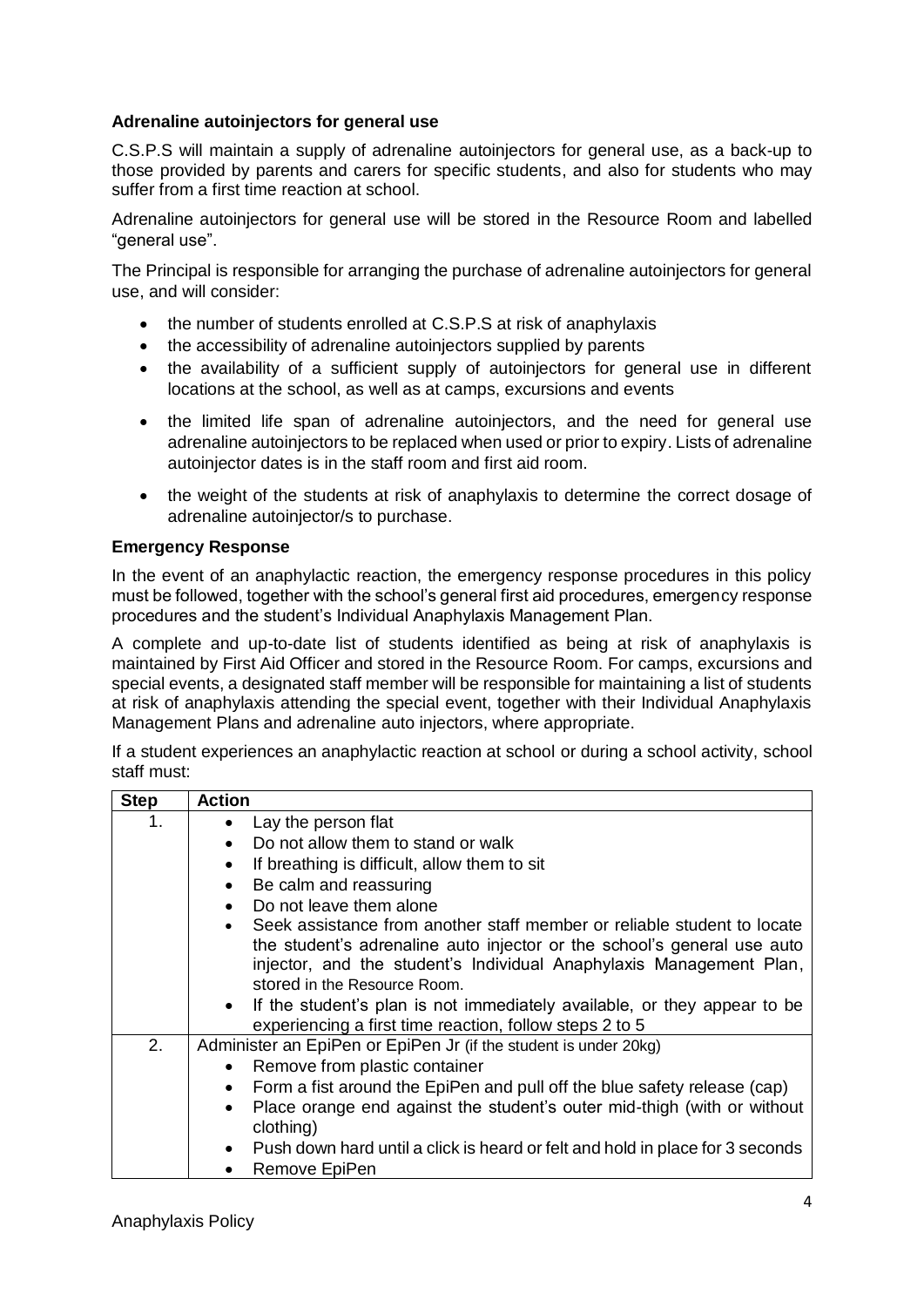|    | Note the time the EpiPen is administered<br>$\bullet$<br>Retain the used EpiPen to be handed to ambulance paramedics along<br>$\bullet$<br>with the time of administration                                                                                                                                                                                                                                                                                                                                                                                                                      |
|----|-------------------------------------------------------------------------------------------------------------------------------------------------------------------------------------------------------------------------------------------------------------------------------------------------------------------------------------------------------------------------------------------------------------------------------------------------------------------------------------------------------------------------------------------------------------------------------------------------|
|    | <b>OR</b>                                                                                                                                                                                                                                                                                                                                                                                                                                                                                                                                                                                       |
|    | Administer an Anapen® 500, Anapen® 300, or Anapen® Jr.<br>Pull off the black needle shield<br>$\bullet$<br>Pull off grey safety cap (from the red button)<br>$\bullet$<br>Place needle end firmly against the student's outer mid-thigh at 90<br>$\bullet$<br>degrees (with or without clothing)<br>Press red button so it clicks and hold for 10 seconds<br>$\bullet$<br>Remove Anapen <sup>®</sup><br>$\bullet$<br>Note the time the Anapen is administered<br>$\bullet$<br>Retain the used Anapen to be handed to ambulance paramedics along<br>$\bullet$<br>with the time of administration |
| 3. | Call an ambulance (000)                                                                                                                                                                                                                                                                                                                                                                                                                                                                                                                                                                         |
| 4. | If there is no improvement or severe symptoms progress (as described in the<br>ASCIA Action Plan for Anaphylaxis), further adrenaline doses may be<br>administered every five minutes, if other adrenaline autoinjectors are available.                                                                                                                                                                                                                                                                                                                                                         |
| 5. | Contact the student's emergency contacts.                                                                                                                                                                                                                                                                                                                                                                                                                                                                                                                                                       |

If a student appears to be having a severe allergic reaction but has not been previously diagnosed with an allergy or being at risk of anaphylaxis, school staff should follow steps 2 – 5 as above.

Schools can use either the EpiPen® **and Anapen® on any student** suspected to be experiencing an anaphylactic reaction, regardless of the device prescribed in their ASCIA Action Plan.

Where possible, schools should consider using the correct dose of adrenaline autoinjector depending on the weight of the student. However, in an emergency if there is no other option available, any device should be administered to the student.

*[Note: If in doubt, it is better to use an adrenaline autoinjector than not use it, even if in hindsight the reaction is not anaphylaxis. Under-treatment of anaphylaxis is more harmful and potentially life threatening than over-treatment of a mild to moderate allergic reaction. Refer to 'Frequently asked questions' on the [Resources tab](https://www2.education.vic.gov.au/pal/anaphylaxis/resources) of the Department's Anaphylaxis Policy.]*

#### **Communication Plan**

This policy will be available on C.S.P.S website so that parents and other members of the school community can easily access information C.S.P.S's anaphylaxis management procedures. The parents and carers of students who are enrolled at C.S.P.S and are identified as being at risk of anaphylaxis will also be provided with a copy of this policy.

A current CRT folder is kept in each classroom to inform casual relief teachers of students at risk.

All staff, teachers and ES staff, attend a staff briefing at the beginning of each year to be made aware of students in their care at risk of anaphylaxis and their role in responding to an anaphylactic reaction of a student in their care.

This policy will be included in teacher/volunteer/CRT induction packs.

The Assistant Principal is responsible for ensuring that all relevant staff, including casual relief staff and volunteers are aware of this policy and C.S.P.S's procedures for anaphylaxis management. Casual relief staff and volunteers who are responsible for the care and/or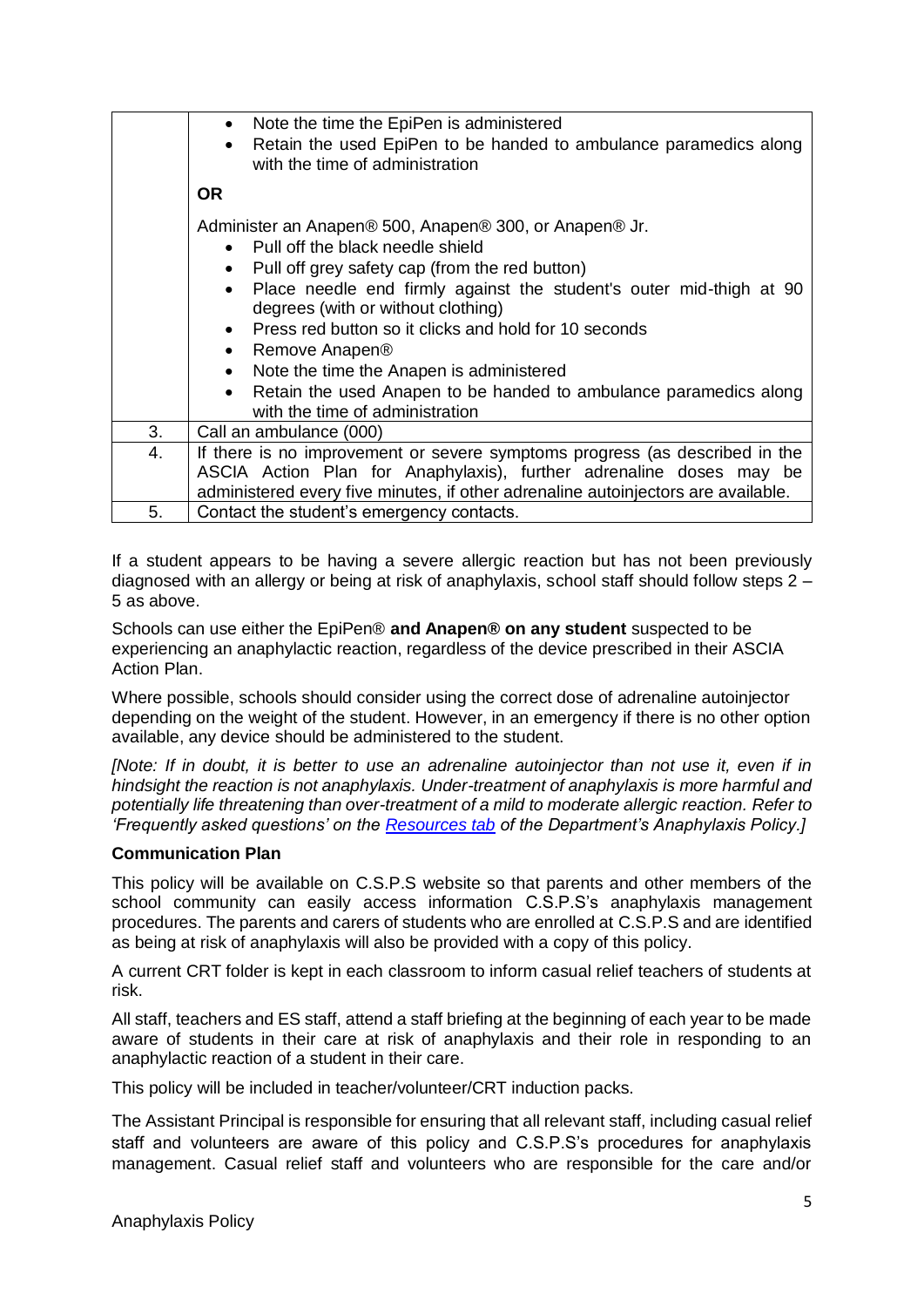supervision of students who are identified as being at risk of anaphylaxis will also receive a verbal briefing on this policy, their role in responding to an anaphylactic reaction and where required, the identity of students at risk.

The Principal is also responsible for ensuring relevant staff are trained and briefed in anaphylaxis management, consistent with the Department's [Anaphylaxis Guidelines.](https://www2.education.vic.gov.au/pal/anaphylaxis/guidance)

#### **Staff training**

The Principal will ensure that the following school staff are appropriately trained in anaphylaxis management:

- School staff who conduct classes attended by students who are at risk of anaphylaxis
- The First Aid Coordinator and the First Aid Officer who are trained to verify the administration of the Epipen and First Aid coordinator presents staff briefings.

Staff who are required to undertake training must have completed:

- an approved face-to-face anaphylaxis management training course in the last three years, or
- an approved online anaphylaxis management training course in the last two years.
- CSPS uses the following training courses- ASCIA eTraining course with 10710NAT Course in Allergy and Anaphylaxis Awareness and 22303VIC Course in verifying the Correct Use of Adrenaline Autoinjector Devices.
- Staff are also required to attend a briefing on anaphylaxis management and this policy at least twice per year (with the first briefing to be held at the beginning of the school year), facilitated by a staff member who has successfully completed an anaphylaxis management course within the last 2 years including School Anaphylaxis Supervisor (First Aid Coordinator)

Each briefing will address:

- this policy
- the causes, symptoms and treatment of anaphylaxis
- the identities of students with a medical condition that relates to allergies and the potential for anaphylactic reaction, and where their medication is located
- how to use an adrenaline autoinjector, including hands on practice with a trainer adrenaline autoinjector
- the school's general first aid and emergency response procedures
- the location of, and access to, adrenaline autoiniectors that have been provided by parents or purchased by the school for general use.

When a new student enrols at C.S.P.S. who is at risk of anaphylaxis, the First Aid Officer will develop an interim plan in consultation with the student's parents and ensure that appropriate staff are trained and briefed as soon as possible.

A record of all staff anaphylaxis management training courses will be maintained and recorded on the Staff Training Register (stored on the Users Drive). These details will also be uploaded to the online Emergency Management Plan. A record of all staff anaphylaxis briefings and the dates of the twice yearly sessions will be maintained as evidence of compliance with the training requirements of Ministerial Order 706 – Anaphylaxis Management in Victorian Schools. The record includes the names of staff who have undertaken the training course and the date the training is due for renewal, as well as the names of the staff who attended the twice yearly briefing.

The Assistant Principal will ensure that while students at risk of anaphylaxis are under the care or supervision of the school outside of normal class activities, including in the school